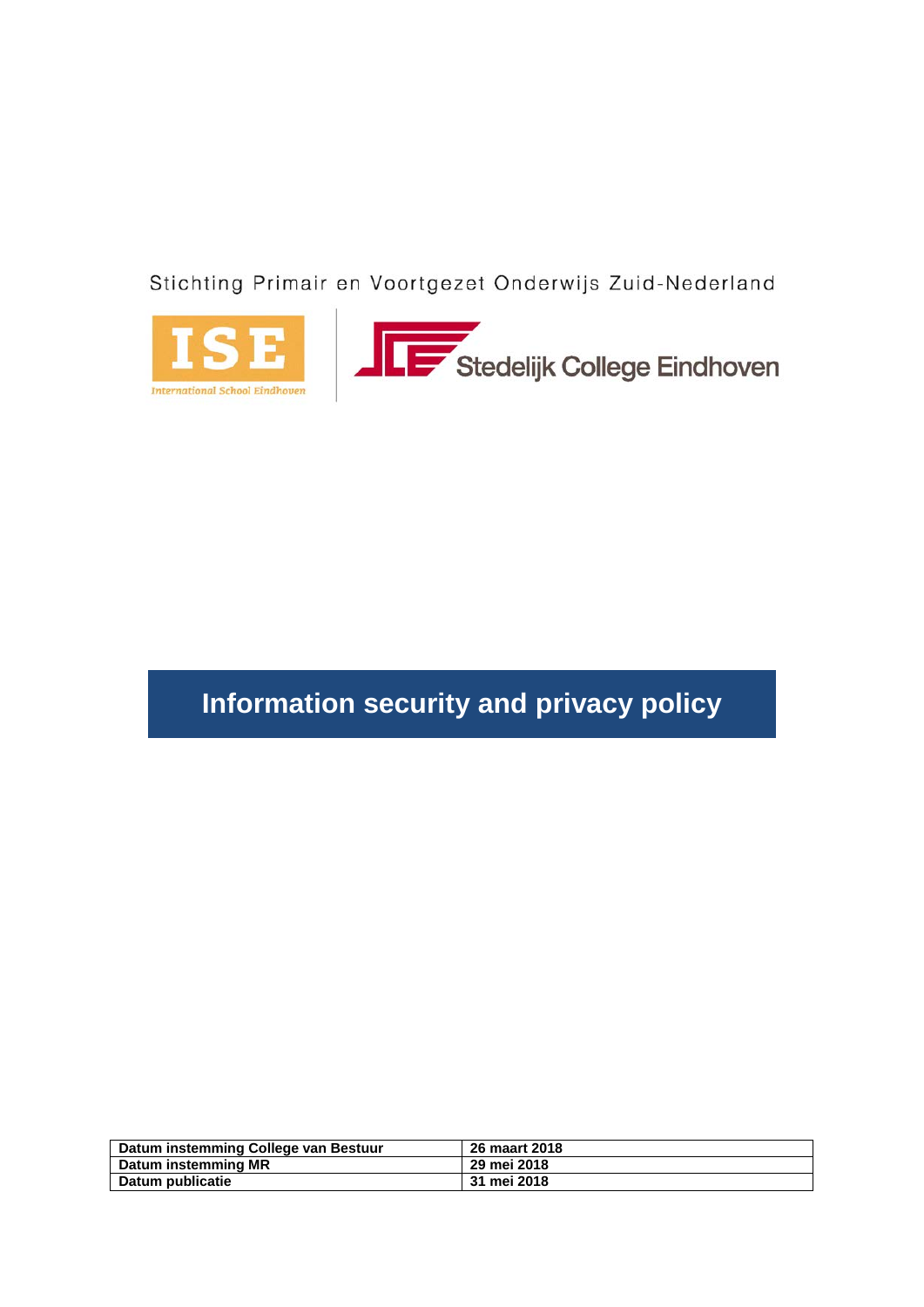

# **Bron**

saMBO-ICT Kennisnet

# **Bewerkt door:**

SPVOZN , M. Thiers - Controller

# **Vastgesteld door:**

| Versie   Datum | Naam                                  |
|----------------|---------------------------------------|
| $\vert$ 1.0    | 26 maart - 2018   College van bestuur |

# **Translated:**

This document is an English translation (by Davis International) of "Informatiebeveiligings- en privacy beleid". In case of differences in interpretation between the English and Dutch versions of the policy, the original Dutch version shall prevail.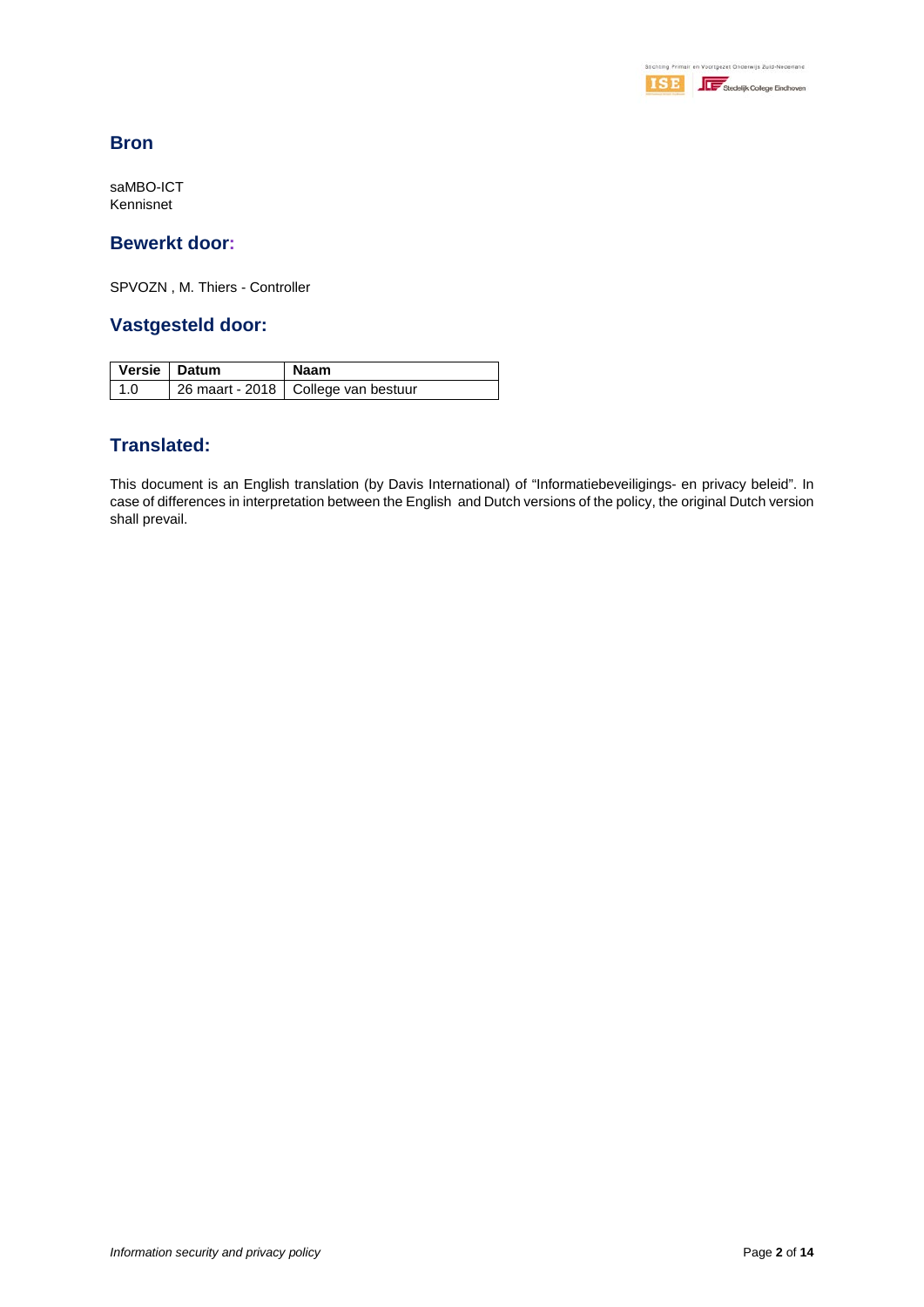

# **Content**

| 1                 | The importance of information security and privacy  | 4                |
|-------------------|-----------------------------------------------------|------------------|
| $\mathbf{2}$      | <b>Explanation information security and privacy</b> | 4                |
| 2.1               | <b>Explanation information security</b>             | 4                |
| 2.2               | <b>Explanation privacy</b>                          | 4                |
| 2.3               | Combination information security and privacy        | $\overline{4}$   |
| 3                 | <b>Purpose and scope</b>                            | 5                |
| 3.1               | Purpose                                             | 5                |
| 3.2               | Scope                                               | 5                |
| 4                 | The policy – How do we draw this up?                | 6                |
| 5                 | The policy in more detail - What do we do?          | $\overline{7}$   |
| 5.1               | Relevant laws and regulations                       | 7                |
| 5.2               | Basic rules in dealing with personal data           | $\overline{7}$   |
| 5.3               | Supporting guidelines and procedures                | 8                |
| 5.4               | Information and awareness                           | 8                |
| 5.5               | Classification and risk analysis                    | 8                |
| 5.6               | Incidents and data leaks                            | 8                |
| 5.7               | Planning and control                                | $\boldsymbol{9}$ |
| 5.8               | Compliance and sanctions                            | $\boldsymbol{9}$ |
| 5.9               | Logging and monitoring                              | 9                |
| 6                 | Organisation - Who does what?                       | 10               |
| 6.1               | Roles and responsibilities                          | 10               |
| <b>Appendix 1</b> | Supporting guidelines and procedures                | 12               |
| <b>Appendix 2</b> | Organisation; Who does what?                        | 13               |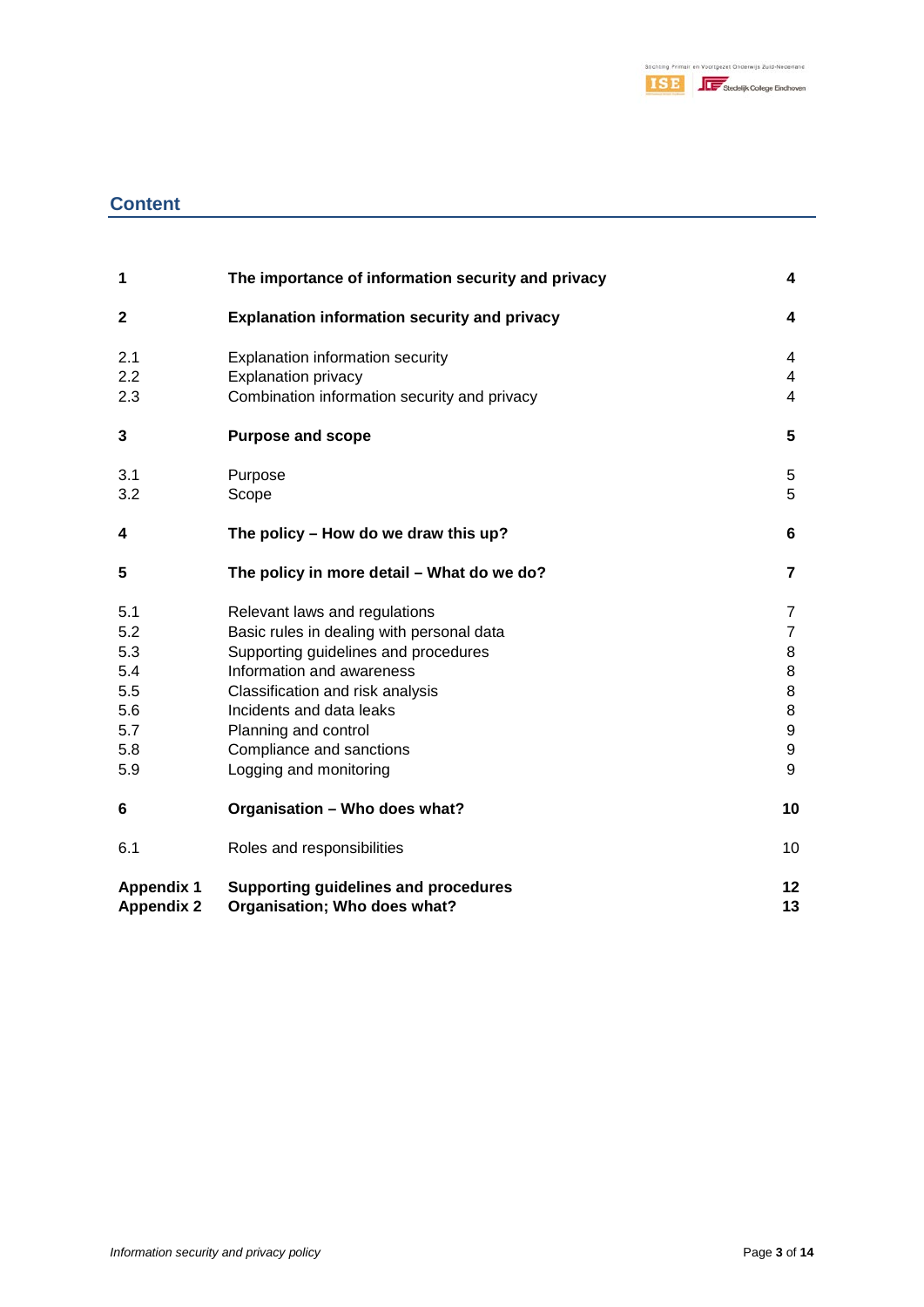# **1 The importance of information security and privacy**

Education is increasingly dependent upon information and ICT. The amount of information, including personal data, is increasing because of, among other things, developments such as personalised learning with ICT. It is important to protect information and to handle personal data securely and responsibly. The dependency upon ICT and personal data carries with it new vulnerabilities and risks.

Regulating information security and privacy (IBP) properly in an IBP policy is necessary to reduce the consequences of these risks to an acceptable level and to be able to optimally ensure the progress of education and business management.

# **2 Explanation information security and privacy**

### **2.1 Explanation information security**

Information security encompasses taking and maintaining a number of coherent measures to ensure that the reliability of the provision of information can be guaranteed. Information security focuses on the following aspects:

- Availability: the extent to which data and/or functionalities are available at the right moments.
- Integrity: the extent to which data and/or functionalities are correct and complete.
- Confidentiality: the extent to which the access to data and/or functionalities is limited to those who are authorised.

Insufficient information security can lead to undesirable risks in the educational process and in the business management of the institution. Incidents in, and infringements of, these processes can lead to financial losses and image loss.

### **2.2 Explanation privacy**

Privacy concerns personal data. Personal data have to be protected according to the current laws and regulations. Protection of the privacy regulates, among other things, the conditions under which personal data may be processed.

Personal data means all data that can identify a natural person directly or indirectly. Processing means every action with regard to personal data. The law mentions examples of such processing:

*Collecting, entering, organizing, storing, editing, changing, requesting, consulting, using, supplying by means of forwarding, spreading or any other form of making information available, merging, connecting, screening, erasing and deleting of data.*

### **2.3 Combination information security and privacy**

From the aforementioned, it appears that information security is an important condition for privacy, while, the other way around, the careful handling of personal data is necessary for information security. Information security and privacy are equally important and dependent upon each other. They are, therefore, combined in one process: IBP. This policy – IBP policy – forms the basis of information security and privacy within Stichting Primair en Voortgezet Onderwijs Zuid-Nederland (SPVOZN) and forms the basis for the underlying agreements and procedures.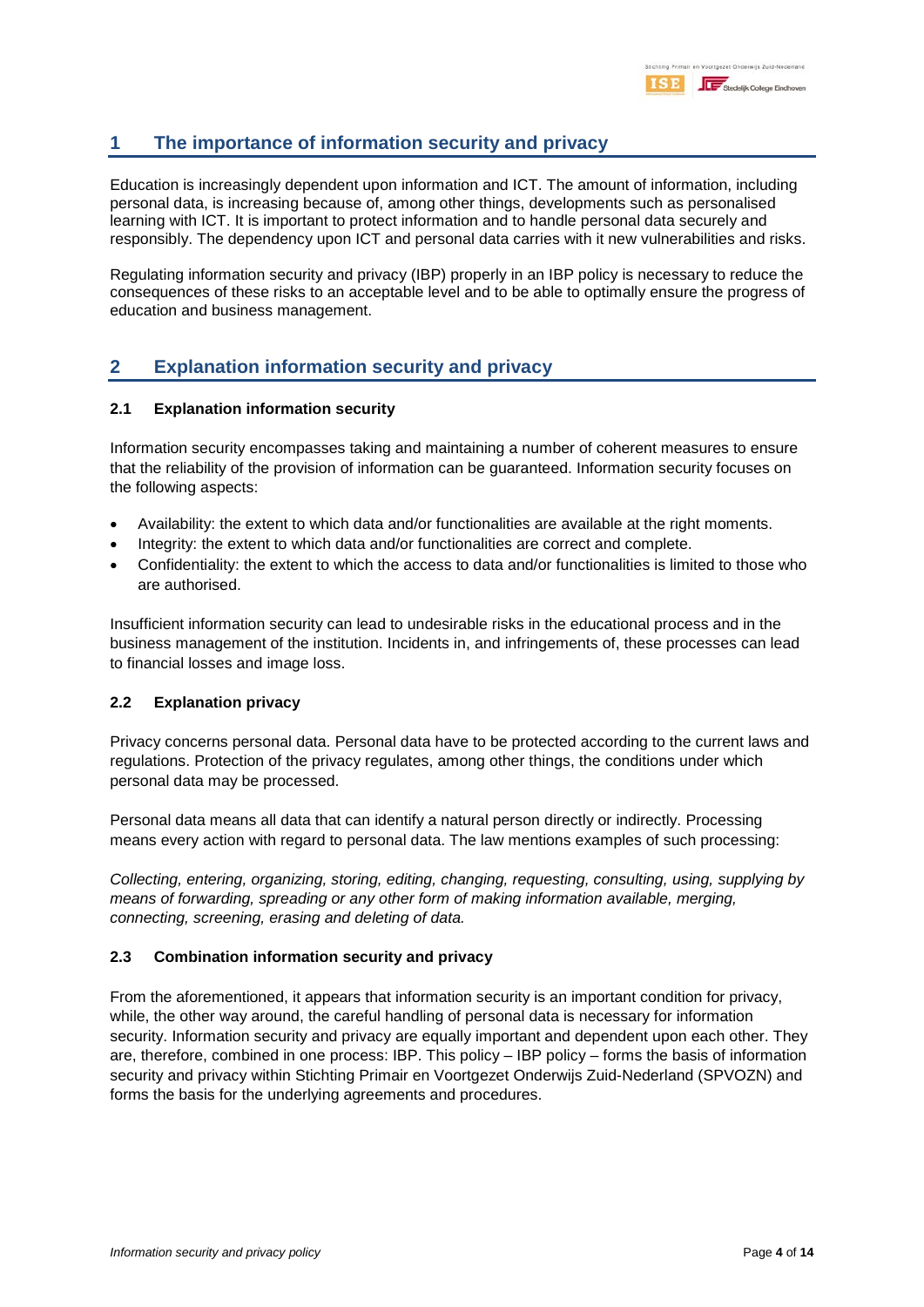# **3 Purpose and scope**

#### **3.1 Purpose**

Information security and privacy have the following purpose:

- Safeguarding the continuity of the education and business management.
- Guaranteeing the privacy of all those of whom SPVOZN processes personal data, including students, their parents/guardians and staff.
- Preventing security and privacy incidents and limiting the possible consequences.

The information and privacy policy (IBP policy) is focused on optimising the quality of the processing of information and security of personal data where the correct balance has to be found between privacy, functionality and security. The basis is that the personal life of the person concerned (a.o. staff, students and their parents/guardians) is respected and that SPVOZN satisfies relevant laws and regulations.

#### **3.2 Scope**

The IBP policy of SPVOZN applies to all staff, students, parents/guardians, (registered) visitors and external relations (contract / outsourcing). This policy also applies to all devices for which authorised access to the school network may be acquired.

The IBP policy applies to the processing of personal data of all those concerned in SPVOZN, including, in any event, all staff, students, parents/guardians, (registered) visitors and external relations (contract / outsourcing), as well as other persons concerned for whom SPVOZN processes personal data.

The policy applies to all those applications that fall under the responsibility of SPVOZN. This includes controlled information which has been generated and is managed by the school and the noncontrolled information for which the school can be held responsible (i.e. statements of staff and students in discussions, on (personal pages of) websites and on social media).

The IBP policy applies to the entire or partly automated/systematic processing of personal data that takes place under the responsibility of SPVOZN, as well as the basic documents that are included in a file. The IBP policy also applies to non-automated processing of personal data that are included in a file or that are meant to be included.

In SPVOZN, IBP policy has links with:

- *General security and access security policy;* points for attention are in-house emergency services, physical access and security, crisis management, accommodation and accidents.
- *Staffing and organisational policy;* points for attention are joining and leaving of staff, changes in function, division of functions and confidential functions.
- *IT policy*; points for attention are purchase, management and use of ICT and (digital) learning resources.
- *Participation* of students, their parents/guardians and staff.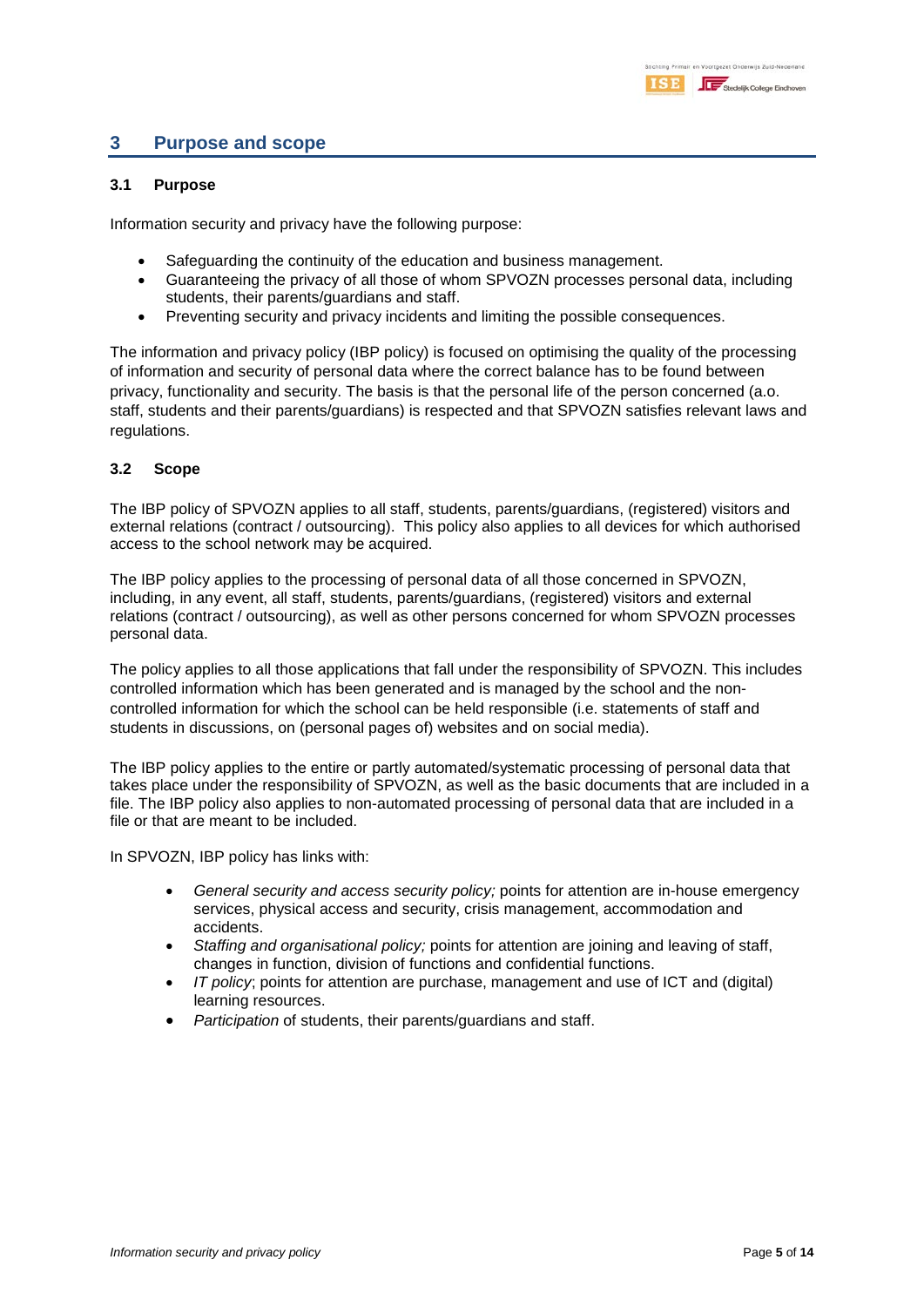# **4 The policy – How do we draw this up?**

SPVOZN uses the following starting points to reach the targets for information security and privacy:

- 1. The school board of SPVOZN accepts the responsibility to ensure that the information security and privacy is taken care of. The board may be held responsible and accountable. In terms of the law, the board is the responsible processing entity.
- 2. SPVOZN satisfies all relevant laws and regulations.
- 3. At SPVOZN, the processing of personal data is always linked to a specific purpose and based on one of the legal foundations. A proper balance between the interests of SPVOZN to process personal data and the interest of the person concerned to be able to make own choices with regard to the use of his/her personal data in a free environment is essential. With regard to all processing of personal data on the basis of permission, the persons concerned may revise their permission at any time.
- 4. SPVOZN will inform all those concerned in a clear and pro-active manner about the processing of their personal data, acquired directly as well as indirectly. The rights with regard to information, inspection, improving, erasing data, limiting processing, opposition, data portability and profiling.
- 5. SPVOZN registers all processing of personal data in a data register which will be kept up to date. SPVOZN complies hereby with the documentation duty.
- 6. At SPVOZN, safe and reliable dealing with information is everyone's responsibility, This does not only include active contributions to the safety of automated systems and the information stored but also of paper documents.
- 7. As legal entity SPVOZN is owner of the information that is produced under its responsibilty. In addition, the school manages information where the ownership (rights) belong to third parties. Staff and students are properly informed about the regulations with regard to the use of information.
- 8. SPVOZN classifies information and information systems. The classification is the basis for the risk analysis and the measures to be taken. There is a balance between the risks that should be covered and the necessary investments and measures to be taken.
- 9. SPVOZN enters into processing contracts with all suppliers of digital educational resources (educative as well as management applications) if they, commissioned by the school, process personal data. This also applies to other organisations if data of students and staff are supplied.
- 10. SPVOZN expects from all staff, students, (registered) visitors and external relations that they will behave in a 'proper' manner with an own responsibility. It is not acceptable that, as a result of behaviour wittingly or unwittingly, unsafe situations occur that lead to loss and/or loss of image. SPVOZN has formulated, determined and implemented a code of conduct in this respect.
- 11. At SPVOZN, information security and privacy is a continual process which is reviewed (at least annually) and assessed as to whether adjustments are necessary.
- 12. SPVOZN reviews the impact of changes in the infrastructure or the purchase of new (information)systems on the information security and privacy, in advance, so that the correct measures can be taken in a timely manner.
- 13. SPVOZN takes suitable technical (security) measures to protect personal data and other data from the risks that may affect the continuity of the education, the privacy and the business management.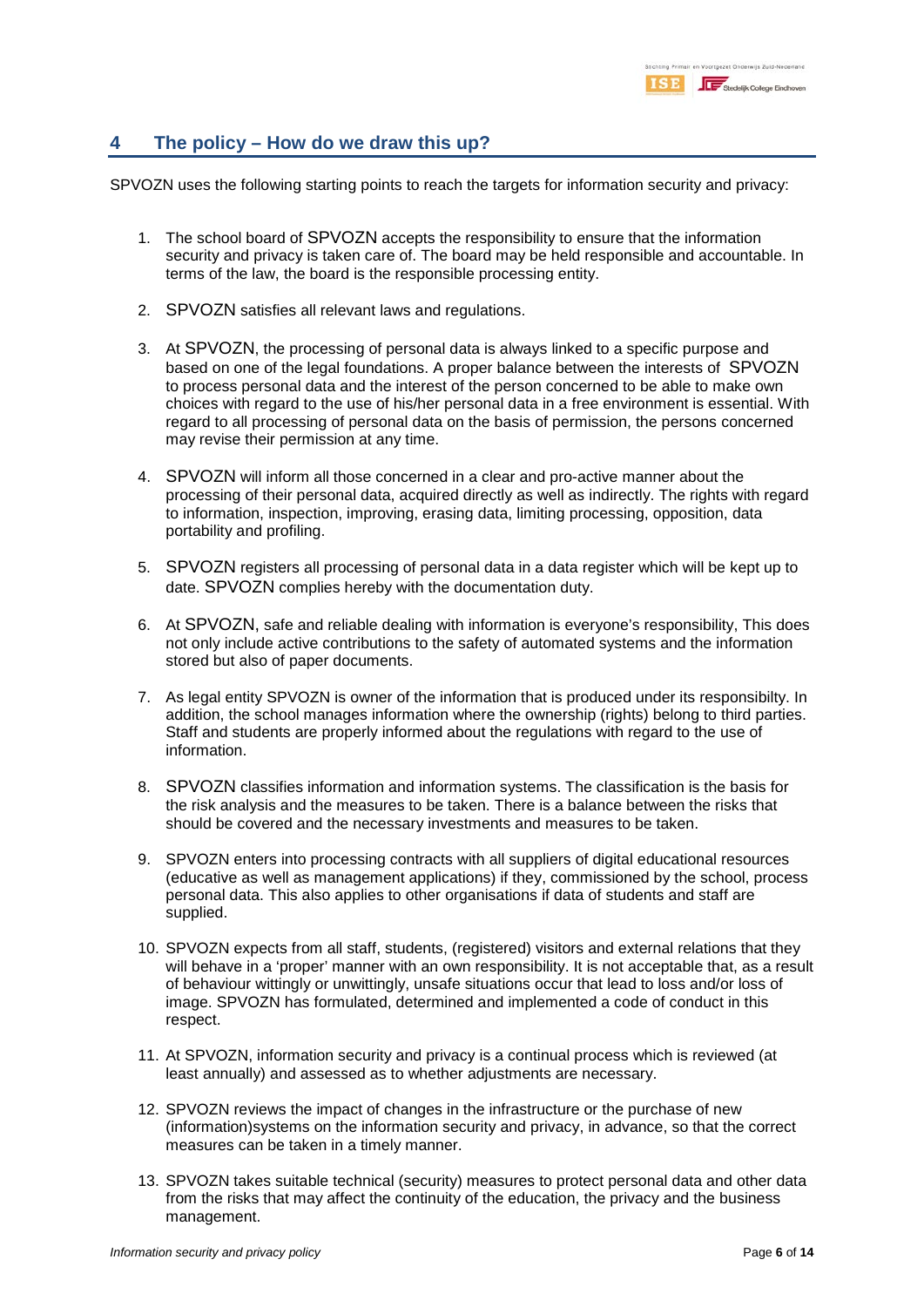14. SPVOZN will register all security incidents and data leaks in accordance with a fixed protocol and report them to the Authority Personal Data and, if necessary, to the persons concerned.

# **5 The policy in more detail – What do we do?**

This chapter provides a practical content to the policy points above and is therefore the minimum content of the policy.

#### **5.1 Relevant laws and regulations**

The execution of the policy satisfies all applicable relevant laws and regulations, including:

- Law on primary education and/or Law on secondary education and/or Law on expertise centres
- Law on proper education and governance PO/VO
- Law inspection of education
- Law protection personal data (Wbp; up to 25 May 2018)
- General Regulation Data protection (AVG; from 25 May 2018)
- Archives law
- Educational law
- Authors law
- Penal Code

The international norm for information security NEN-ISO/IEC 27001 and 27002 (2015) is leading for the security measures to be taken.

The provisions of the most recent version of the covenant 'Digital educational resources and privacy' are leading in making agreements with suppliers that have been commissioned by the processing entity responsible to process personal data.

#### **5.2 Basic rules in dealing with personal data**

In processing personal data, the legal principles regarding processing personal data (art.5 AVG) are leading. These comprise **five basic rules** with regard to dealing with personal data, viz.:

- 1. **Reasons and binding purpose**: personal data are solely used for specifically described and justified purposes. These purposes are exact and determined in advance of processing. Personal data are not processed in a way that is incompatible with the purposes for which they are acquired.
- 2. **Basis**: processing of personal data is based on one of the six legal bases.
- 3. **Data minimalisation**: in processing of personal data the amount and type of data is limited: the type of personal data has to be, within reason, necessary to reach the target; they are in proportion to the target (proportional). The target cannot be reached with alternative or other data than is used (subsidiary). This also means that data is not stored longer than necessary.
- 4. **Transparency**: the school is accountable to those concerned (students, their parents and staff) in a transparent manner about the use of their personal data, as well as the IBP policy used. The provision of information takes place voluntarily. In addition, those concerned have a right to improvement, supplementation, deletion or screening of their personal data, as well as opposition from those concerned against the use of their data.
- 5. **Data integrity**: measures have been taken to safeguard that the personal data to be processed are correct and current.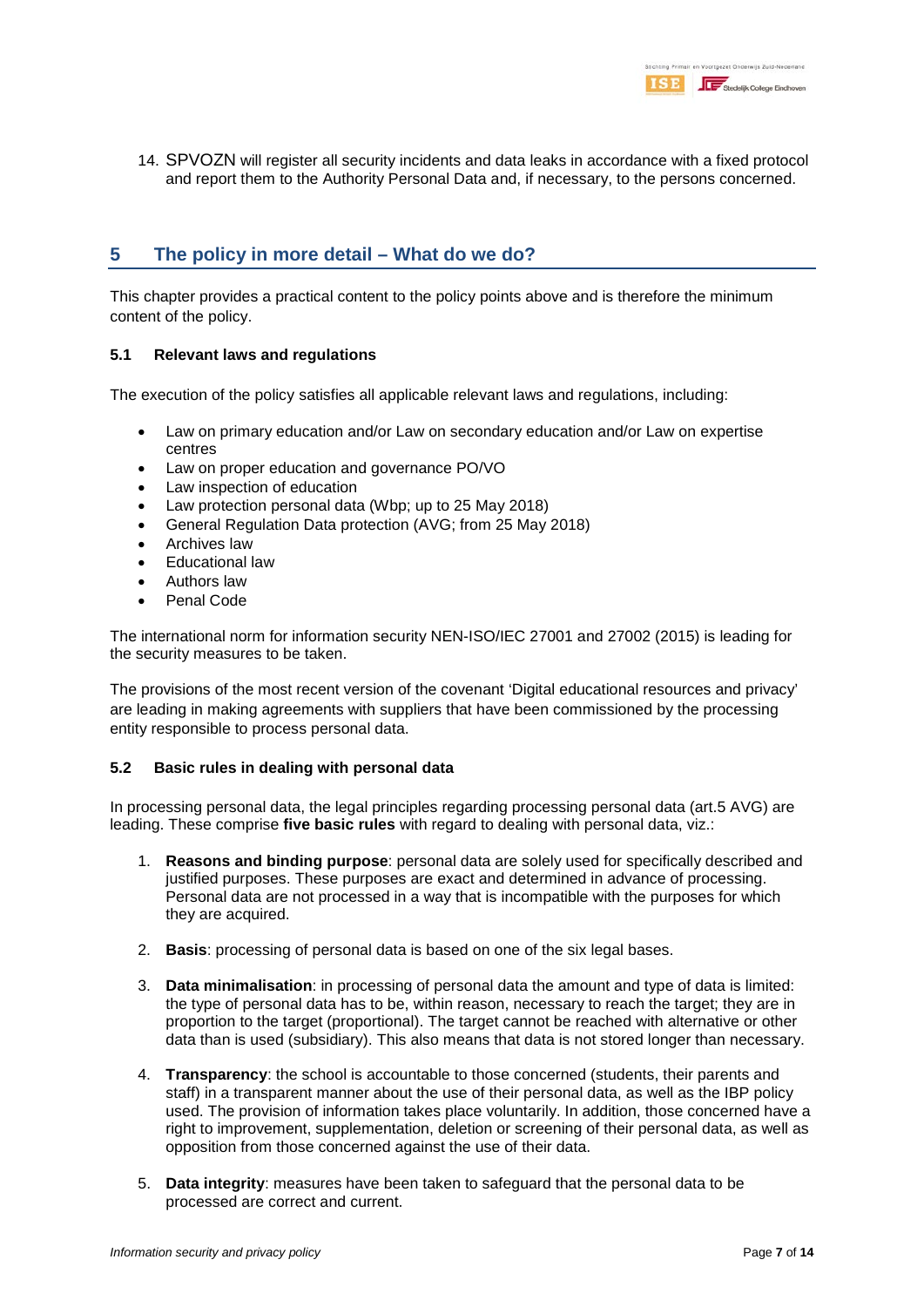### **5.3 Supporting guidelines and procedures**

Various supplimentary policy papers, guidelines, procedures and protocols give content to the policy. Appendix 1 gives an overview of the various supplimentary policy papers, guidelines, procedures and protocols. In addition, all processes of personal data are registered and kept up to date in a data register.

#### **5.4 Information and awareness**

Policy and measures are not sufficent to exclude risks in the area of information security and privacy. The human factor is an important element. This is why the awareness of individual staff is continually heightened so that the knowledge of the risks is increased and safe and responsible behaviour is encouraged. Part of the policy is regularly recurring awareness campagnes for staff, students and guests.

Increasing the IBP awareness is a joint responsibility of IBP, the FG and the Security Officer, together with the board as entity with final responsibility.

### **5.5 Classification and risk analysis**

All information has a value, which is why all data and information systems to which this policy applies, is classified. The level of the security measures to be taken is dependent upon the classification. The classification of the information is dependent on the data in the information system and is determined on the basis of risk analyses. Availability, integrity and confidentiality are the important reliability aspects.

In changes in the infrastructure or the purchase of new (information) systems, the impact of the developments and the intended processes on information security and privacy is determined in advance so that suitable measures can be taken. At the start of new (ICT) projects information security and privacy is taken into account.

### **5.6 Incidents and data leaks**

All staff who suspect a security incident or data leak are required to report this. Reporting security incidents and data leaks is set out in a protocol. Dealing with these incidents follows a structured process that foresees in the correct steps with regard to duty to report data leaks. All (security) incidents may be reported to privacy@spvozn.nl.

Periodically, security incidents will be discussed and, where necessary, suitable policy measures will be taken.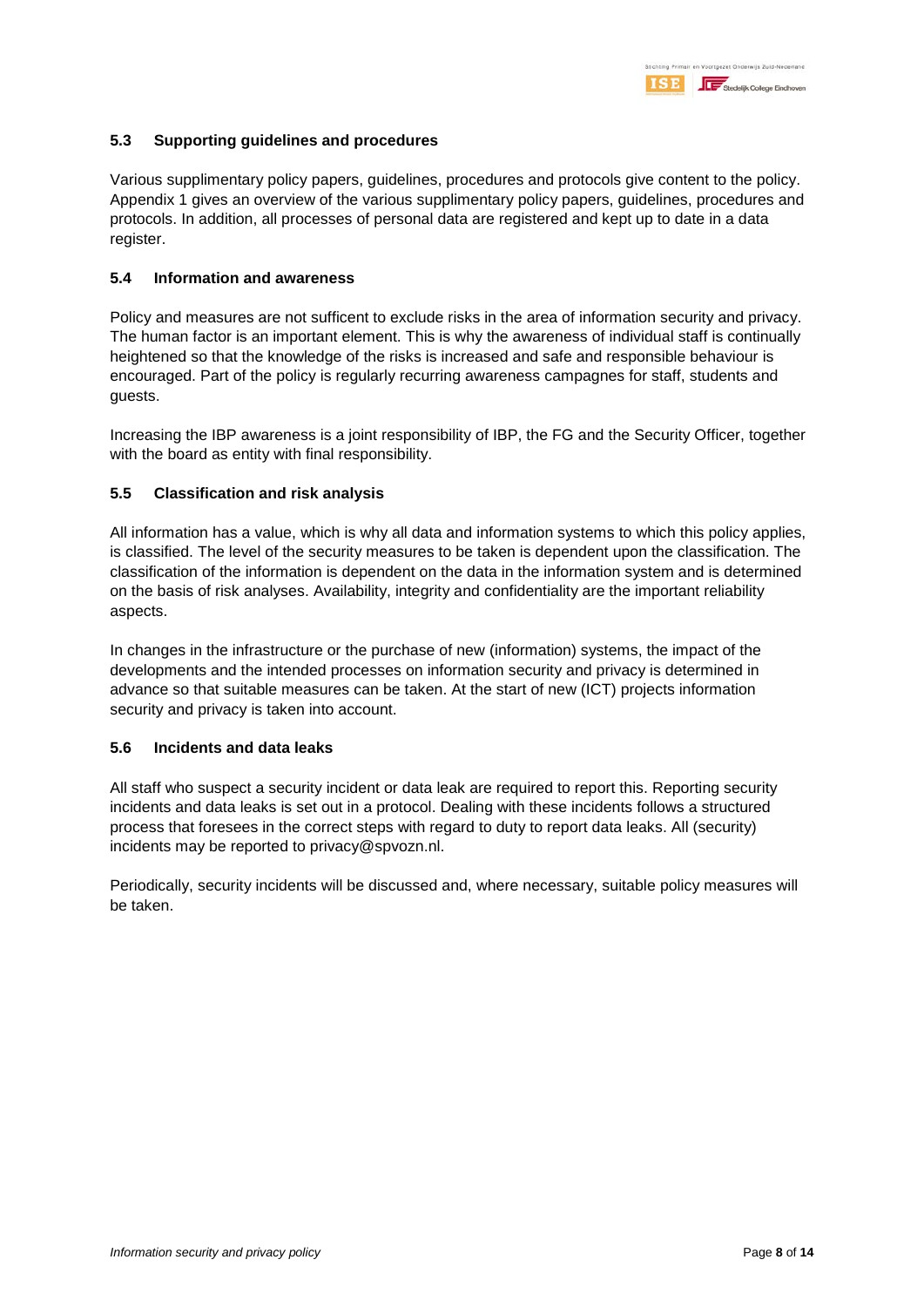### **5.7 Planning and control**

This IBP policy will be reviewed at least every two years and, where necessary, amended by the board. The following will be taken into account:

- the status of the information security as a whole (policy, organisation, risks);
- the now known risks:
- the effectiveness of the measures taken and their demonstrable effect.

In addition, SPVOZN has an annual planning and control cycle for information security and privacy. This is a periodic evaluation process with which the content and effectiveness of the information security and privacy policy is tested. Any new developments in the area of technique, law and regulations, etc. are also taken into account.

#### **5.8 Compliance and sanctions**

Compliance consists of general supervision during daily practice on the adhering to policy and guidelines. It is important that the supervisors and process owners take their responsibilities and address their staff in cases of shortcomings. IBP is promoted within the institution, during performance interviews, in the broad code of conduct and with periodic awareness campagnes, etc.

In supervising compliance with the AVG, the Data Protection Officer (FG) fulfills an important role. The FG is appointed by the board and has a legally-defined and independent task. The FG works in accordance with regulations set by the board.

If compliance with this policy should fall seriously short, SPVOZN may sanction the staff responsible within the framework of the CAO (Collective Labour Agreement) and resort to the legal possibilities.

### **5.9 Logging and monitoring**

Logging and monitoring by the IT department ensures that happenings with regard to automated systems and access to data is registered. This includes a.o. users logging in and out and (attempts to) unauthorised access to the network.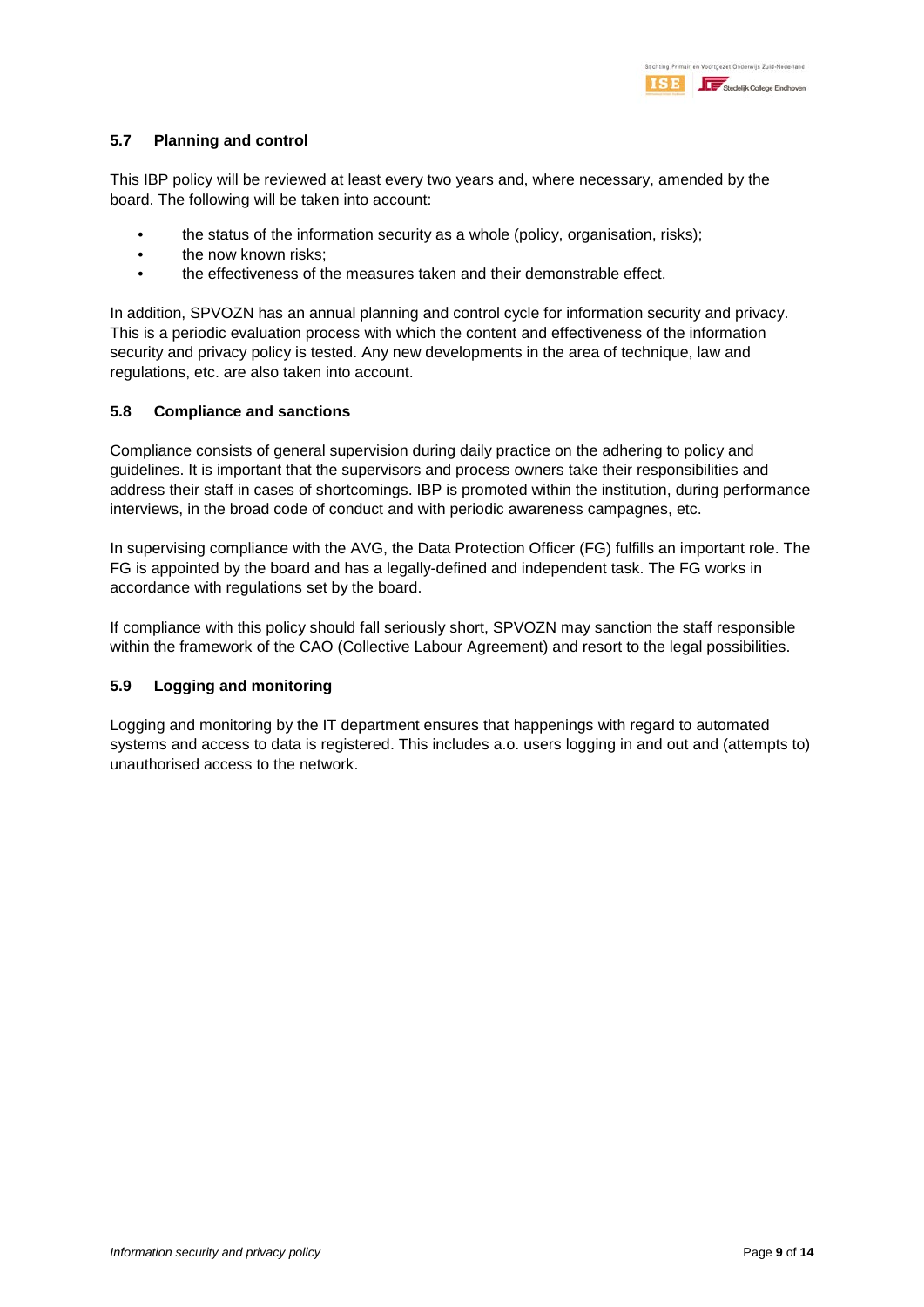# **6 Organisation – Who does what?**

#### **6.1 Roles and responsibilities**

The organisation of IBP deals with processes, habits, policy, laws and regulations that are important for the manner in which people steer, manage, direct and control an organisation. The relationships between the different people concerned and the targets of the organisation play a role. The overview below shows which responsibilities and tasks are part of which roles at SPVOZN:

| Level                             | <b>Who</b>                                      | <b>How</b>                                                                                                                                                                                                                                                                                                                                                                                                                                                                                                      | <b>What</b>                                                                                                                                                                                                                                                                                                                                                                                                                                                                                                                                                                |
|-----------------------------------|-------------------------------------------------|-----------------------------------------------------------------------------------------------------------------------------------------------------------------------------------------------------------------------------------------------------------------------------------------------------------------------------------------------------------------------------------------------------------------------------------------------------------------------------------------------------------------|----------------------------------------------------------------------------------------------------------------------------------------------------------------------------------------------------------------------------------------------------------------------------------------------------------------------------------------------------------------------------------------------------------------------------------------------------------------------------------------------------------------------------------------------------------------------------|
|                                   | <b>Roles</b>                                    | <b>Responsibility / tasks</b>                                                                                                                                                                                                                                                                                                                                                                                                                                                                                   | <b>Realisation / registration</b>                                                                                                                                                                                                                                                                                                                                                                                                                                                                                                                                          |
| <b>Directional</b><br>(strategic) | <b>Executive Board</b>                          | End responsibility<br>$\bullet$<br>IBP policy making, registration and<br>$\bullet$<br>propogation<br>Responsibility for careful and<br>$\bullet$<br>legitimate processing of personal data<br>Evaluation of application and operation<br>$\bullet$<br>of IBP policy on the basis of reports<br>Organisation of IBP<br>$\bullet$                                                                                                                                                                                | Information security and privacy policy<br>$\bullet$<br>Baseline / basic measures<br>$\bullet$<br>Determining regulations FG<br>$\bullet$<br>$\bullet$<br>Determining privacy regulations                                                                                                                                                                                                                                                                                                                                                                                  |
| <b>Steering</b><br>(tactical)     | Manager IBP                                     | Responsible for the content of IBP<br>$\bullet$<br>IBP planning and control<br>$\bullet$<br>Advises CvB on IBP<br>$\bullet$<br>Prepares execution IBP policy,<br>$\bullet$<br>Classification/risk analysis<br>Uses IBP norms and manner of testing<br>$\bullet$<br>Evaluates IBP policy and measures<br>$\bullet$<br>Translates general policy into specific<br>$\bullet$<br>policy in a uniform manner<br>Writes and manages processes,<br>$\bullet$<br>guidelines and procedures to support<br>this execution | Processes, guidelines and procedures IBP,<br>including:<br>Activity calendar<br>$\bullet$<br>Protocol security incidents and data<br>$\bullet$<br>leaks<br>$\bullet$<br>Organising processing agreements<br>Letter permission use of photos and<br>$\bullet$<br>videos<br>Drawing up information<br>$\bullet$<br>documentation for students, parents /<br>guardians<br>Security awareness activities<br>$\bullet$<br>Social media regulation<br>$\bullet$<br>Code of conduct ICT and use of<br>$\bullet$<br>internet<br>Code of conduct of staff and students<br>$\bullet$ |
|                                   | Data protection<br>Officer / Privacy<br>Officer | Supervision compliance privacy<br>$\bullet$<br>legislation<br>Determination of guidelines,<br>$\bullet$<br>frameworks and making<br>recommendations regarding improved<br>protection of processing of personal<br>data<br>Dealing with complaints and incidents                                                                                                                                                                                                                                                 | Privacy regulation<br>$\bullet$<br>Procedure dealing with IBP incidents<br>$\bullet$<br>Organising contact point data leaks<br>$\bullet$                                                                                                                                                                                                                                                                                                                                                                                                                                   |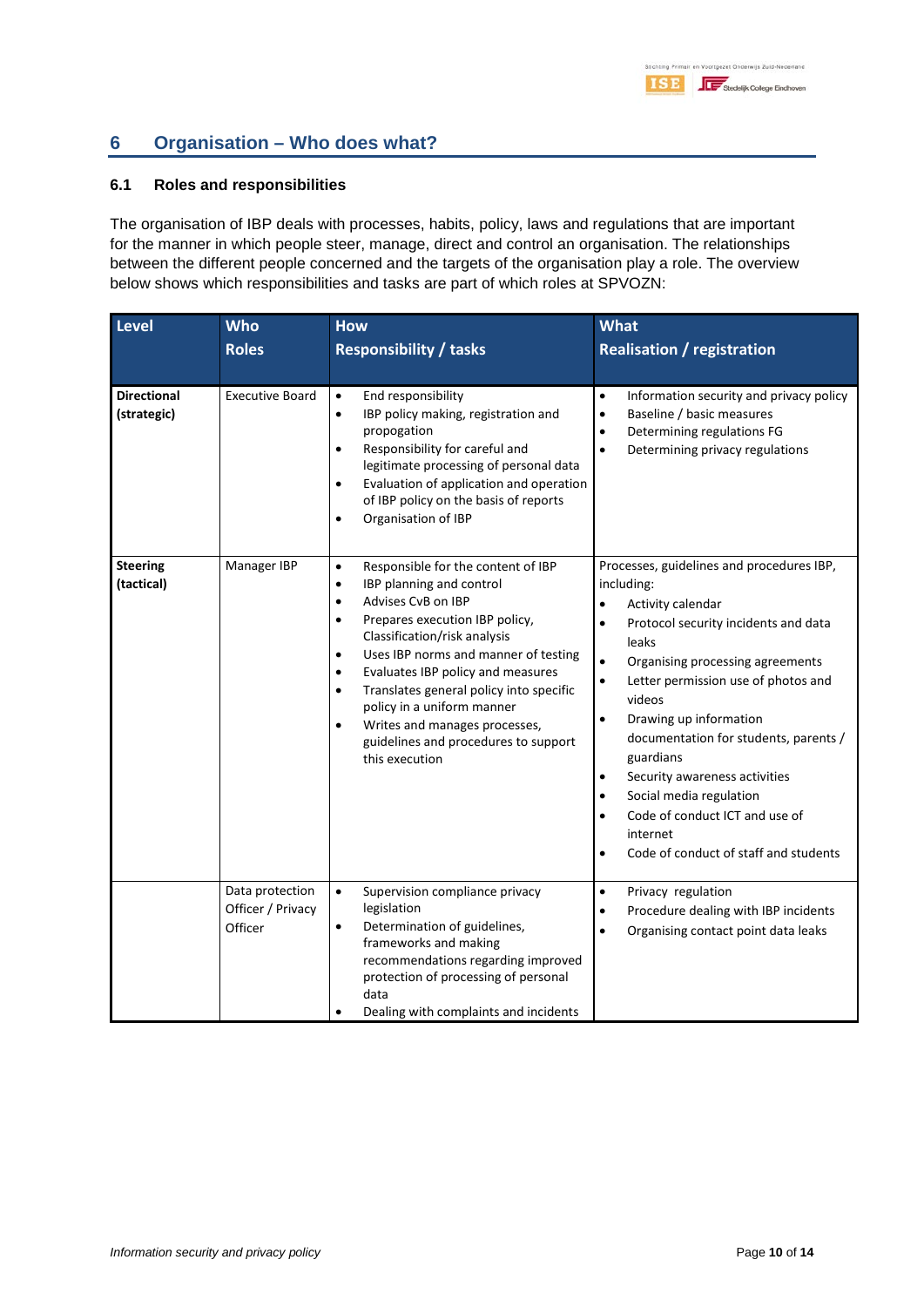

| <b>Level</b>                 | <b>Who</b>                                                                                                        | <b>How</b>                                                                                                                                                                                                                                                                                                                                                                                                                                                                                                                                                                                                                        | <b>What</b>                                                                                                                                                                                                                                                                                                                                    |
|------------------------------|-------------------------------------------------------------------------------------------------------------------|-----------------------------------------------------------------------------------------------------------------------------------------------------------------------------------------------------------------------------------------------------------------------------------------------------------------------------------------------------------------------------------------------------------------------------------------------------------------------------------------------------------------------------------------------------------------------------------------------------------------------------------|------------------------------------------------------------------------------------------------------------------------------------------------------------------------------------------------------------------------------------------------------------------------------------------------------------------------------------------------|
|                              | <b>Roles</b>                                                                                                      | <b>Responsibility / tasks</b>                                                                                                                                                                                                                                                                                                                                                                                                                                                                                                                                                                                                     | <b>Realisation / registration</b>                                                                                                                                                                                                                                                                                                              |
|                              |                                                                                                                   |                                                                                                                                                                                                                                                                                                                                                                                                                                                                                                                                                                                                                                   |                                                                                                                                                                                                                                                                                                                                                |
|                              | Process owners<br>including:<br>ICT, staff, facility,<br>education,<br>finance,<br>purchase and<br>administration | Classification / risk analysis in<br>$\bullet$<br>cooperation with Manager IBP<br>(Information manager / responsible IBP<br>/ Security officer).<br>Determining access policy, physically as<br>٠<br>well as digitally and having it approved<br>by CvB.<br>Together with functional management<br>$\bullet$<br>and ICT management supervising that<br>users only have access to the network<br>and the network services for which they<br>are specifically authorized.<br>Together with functional management<br>$\bullet$<br>and ICT management evaluating and<br>checking the access rights of users<br>regularly.             | $\bullet$<br>Making a list of what happens to<br>personal data of the school (suppliers<br>list).<br>Classification and risk analysis<br>$\bullet$<br>documents.<br>Various supplimentary policy documents,<br>guidelines, procedures and protocols,<br>including:<br>Access matrix to various information<br>$\bullet$<br>systems and network |
| Operational<br>(operational) | System<br>manager                                                                                                 | Dealing with incidents (registration and<br>$\bullet$<br>evaluation).<br>Technical point of contact for IBP<br>$\bullet$<br>incidents.                                                                                                                                                                                                                                                                                                                                                                                                                                                                                            |                                                                                                                                                                                                                                                                                                                                                |
|                              | Functional<br>manager                                                                                             | Executing tasks in accordance with<br>$\bullet$<br>specific guidelines and procedures.                                                                                                                                                                                                                                                                                                                                                                                                                                                                                                                                            |                                                                                                                                                                                                                                                                                                                                                |
|                              | Member of staff                                                                                                   | Dealing responsibly with IBP in carrying<br>٠<br>out their daily work.                                                                                                                                                                                                                                                                                                                                                                                                                                                                                                                                                            | Communication, information and<br>supervision on compliance with a.o.:                                                                                                                                                                                                                                                                         |
|                              | Daily supervision<br>/ supervisor /<br>director                                                                   | Communication to all those concerned;<br>ensuring that staff is aware of the IBP<br>policy and the consequences.<br>Supervision on compliance with the IBP<br>$\bullet$<br>policy and its processes, guidelines and<br>procedures by the staff.<br>Setting an example with a positive and<br>$\bullet$<br>active attitude towards IBP policy.<br>Implementing IBP measures.<br>$\bullet$<br>Periodically bringing the subject of<br>$\bullet$<br>information security to the attention in<br>work meetings, performance<br>interviews, etc.<br>Reporting progress to the board with<br>$\bullet$<br>regard to targets IBP policy. | $\bullet$<br>IBP in general<br>Rules suitable education<br>$\bullet$<br>$\bullet$<br>How to deal with student files<br>Who are permitted to see what<br>$\bullet$<br>Code of conduct<br>$\bullet$<br>Dealing with social media<br>$\bullet$<br>Making people media wise<br>$\bullet$                                                           |

More details about the roles and tasks may be found in appendix 2.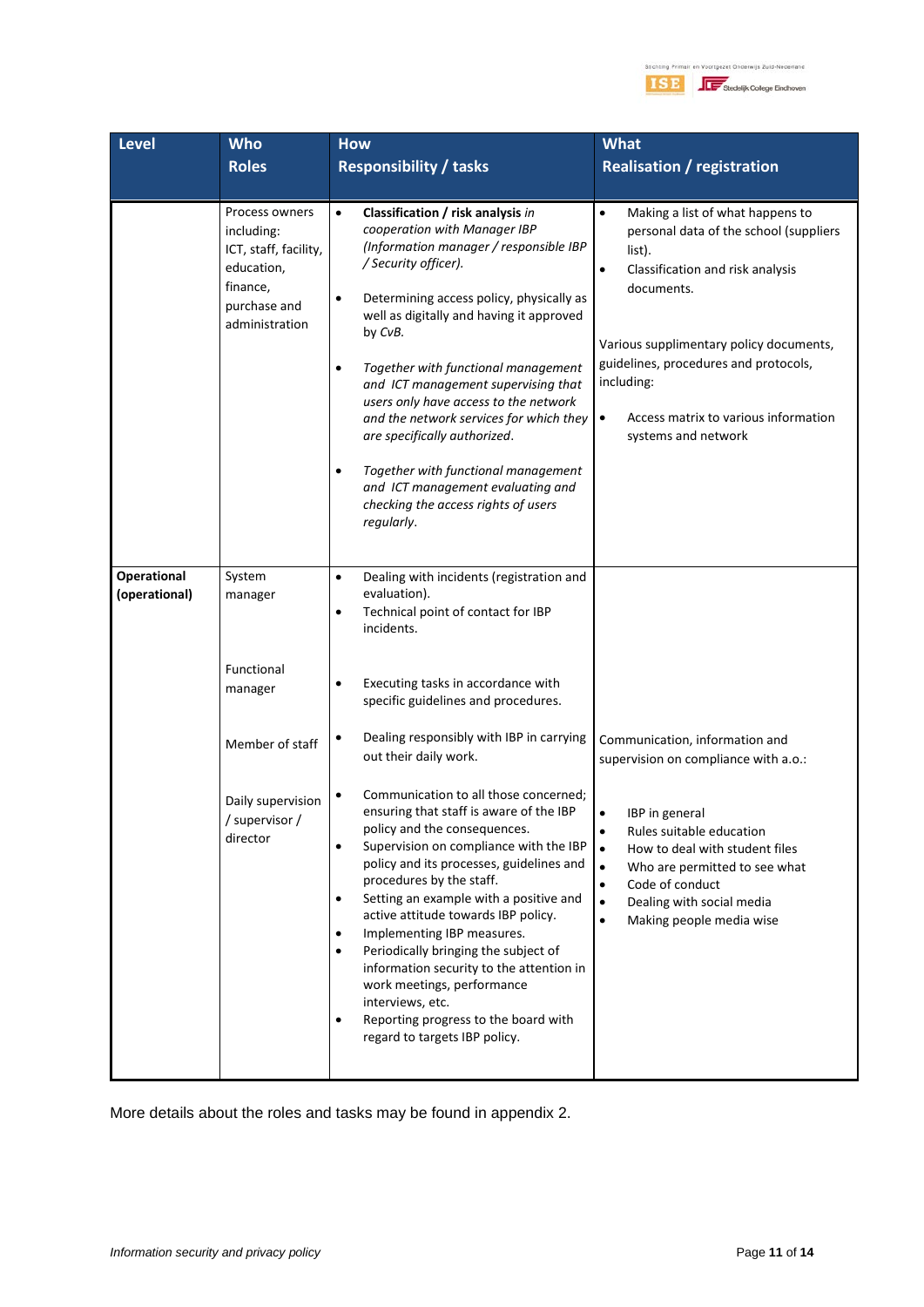

# **APPENDIX 1: Supporting guidelines and procedures**

The appendix contains a number of supporting/supplementary policy documents, guidelines, procedures and protocols. A number are compulsory according to the General Regulation Data Protection (Algemene Verordening Gegevensbescherming).

| Documents:<br>Procedure permission use of imagery<br>Procedure for the deletion of data<br>Communication rights of persons concerned<br>Process description rights of persons concerned | <b>Points of attention:</b><br>(letter of permission)<br>(storage periods)<br>(communication with the persons concerned)<br>(process with regard to applications from the<br>persons concerned) |
|-----------------------------------------------------------------------------------------------------------------------------------------------------------------------------------------|-------------------------------------------------------------------------------------------------------------------------------------------------------------------------------------------------|
| Privacy regulation                                                                                                                                                                      |                                                                                                                                                                                                 |
| Autorisation matrix                                                                                                                                                                     | (who is permitted to view data, edit, etc.)                                                                                                                                                     |
| Agreements use of social media                                                                                                                                                          |                                                                                                                                                                                                 |
| Procedure regarding staff training                                                                                                                                                      | (creating awareness)                                                                                                                                                                            |
| Camera supervision                                                                                                                                                                      |                                                                                                                                                                                                 |
| Password policy                                                                                                                                                                         |                                                                                                                                                                                                 |
| Responsible disclosure                                                                                                                                                                  |                                                                                                                                                                                                 |
| Code of conduct use of ICT and internet                                                                                                                                                 |                                                                                                                                                                                                 |
| Acceptable use policy                                                                                                                                                                   | (responsible use of organisation resources)                                                                                                                                                     |
| Procedure regarding data exchange                                                                                                                                                       | (suitable education, student files, compulsory<br>education, etc.)                                                                                                                              |

The documents below are compulsory according to the AVG:

- **-** Process description reporting data leaks
- **-** Registration security incidents
- **-** Data register to comply with registration duty
- 
- **-** Procedure data protection impact assessment (DPIA)
- **-** Risk analysis
- 

### **Documents: Points of attention:**

**-** Processing agreements (making privacy appendix available)

**-** Data protection officer (communication with the staff on this subject)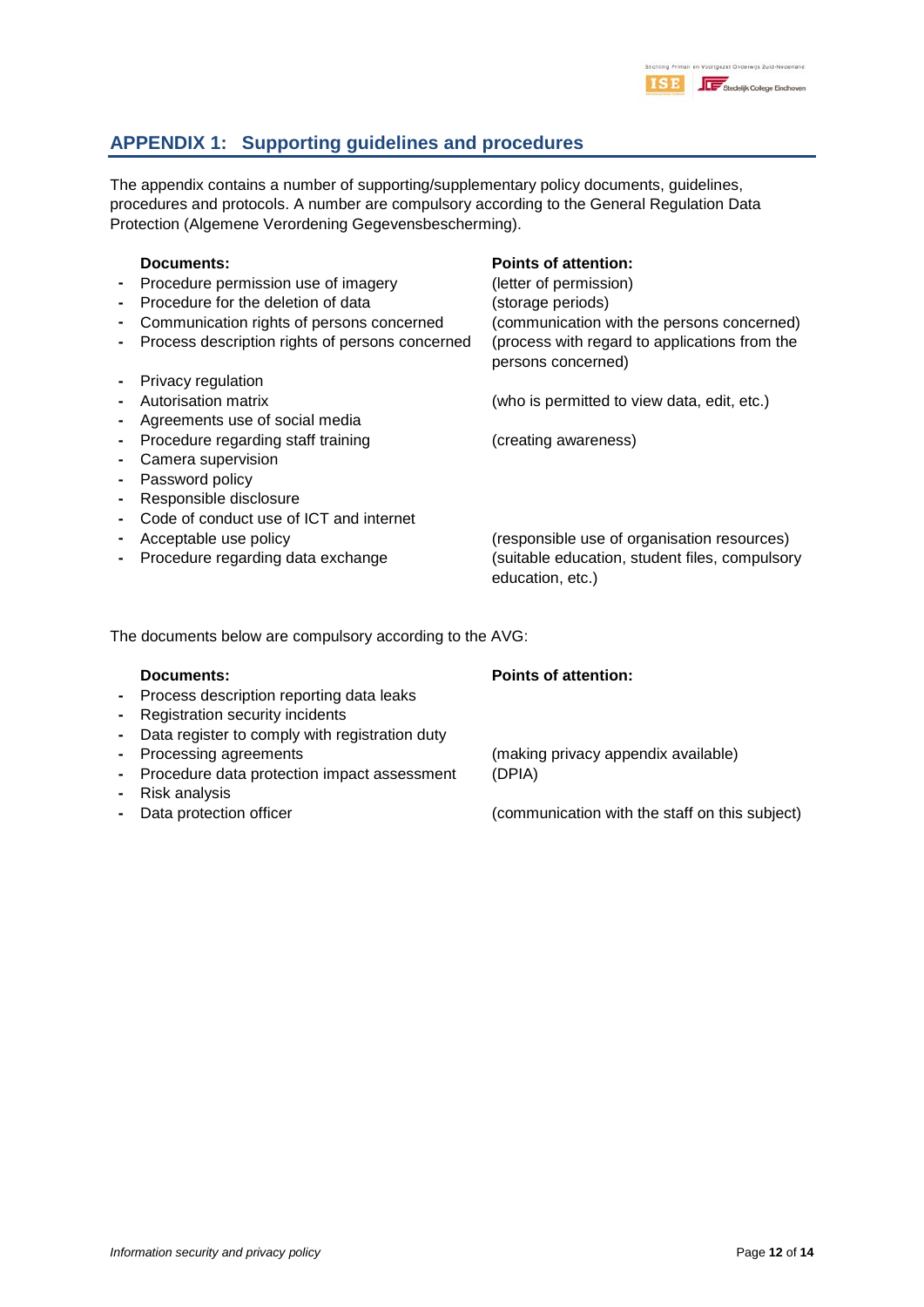# **APPENDIX 2: Organisation, who does what**

This appendix describes how IBP is organisaed at three levels.

- Directional (strategic)
- Steering (tactical)
- Operational (operational)

To deal with information security and privacy in a structured and coordinated way at SPVOZN, for every level a number of roles are recognized which have been assigned to staff members in the existing organisation.

A description of the roles, the responsibilities and tasks can be found below, including the documents that relate to each role.

#### **Directional**

#### **End responsibility**

The Board has the end responsibility for IBP and determines the policy and basic measures in the areas of information protection and privacy.

The application and execution of the IBP policy is evaluated on the basis of regular reports. The responsibility for the content of IBP has been mandated to the manager IBP.

#### **Steering**

#### **Manager IBP**

Manager IBP is a role at steering level. He/she gives feedback and advice to the entity with end responsibility (the board) and manages people at executive level. The manager IBO is responsible for:

- Translating policy to guidelines, procedures, measures and documents for the whole institution.
- Safeguarding the uniformity within SPVOZN.
- Being the point of contact for incidents in the area of information security and privacy.
- Coordinating the handling of incidents within SPVOZN.

#### **Data protection or Privacy Officer**

The Data protection officer (FG) or Privacy Officer, if no FG has been appointed, supervises the application of and compliance with the AVG within SPVOZN. The legitimate tasks and authorities of the FB provide this officer with an independent position in the organisation. The FG ensures improvement and stimulation of awareness with regard to IBP, deals with information security incidents, advises on regulating privacy, maintains, if necessary, contact wth the Personal Data Authority (AP) and reports to the entity with end responsibility (the board). The FG regularly meets the manager IBP. The FG is also the point of contact for complaints and questions of persons concerned.

#### **Process owners**

Within the school, there are various domains/processes, such as ICT, staff (HRM, P&O), administration, facility management and financial matters, education, etc. For every one of these domains/processes, someone is responsible for determining in which manner IPB is utilized in guildelines, procedures and instructions.

These process owners are also responsible for the risks that are caused because people or applications gain illegitimate access to applications. To reduce these risks, process owners have the following specific tasks:

- Together with the entity with end responsibility, they determine policy for access (authorisations).
- Together with functional management and ICT management, they ensure that users only gain access to the network and network services for which they are specifically authorised and need access to for their work.
- Together with functional management and ICT management, they evaluate periodically the access rights of the users.